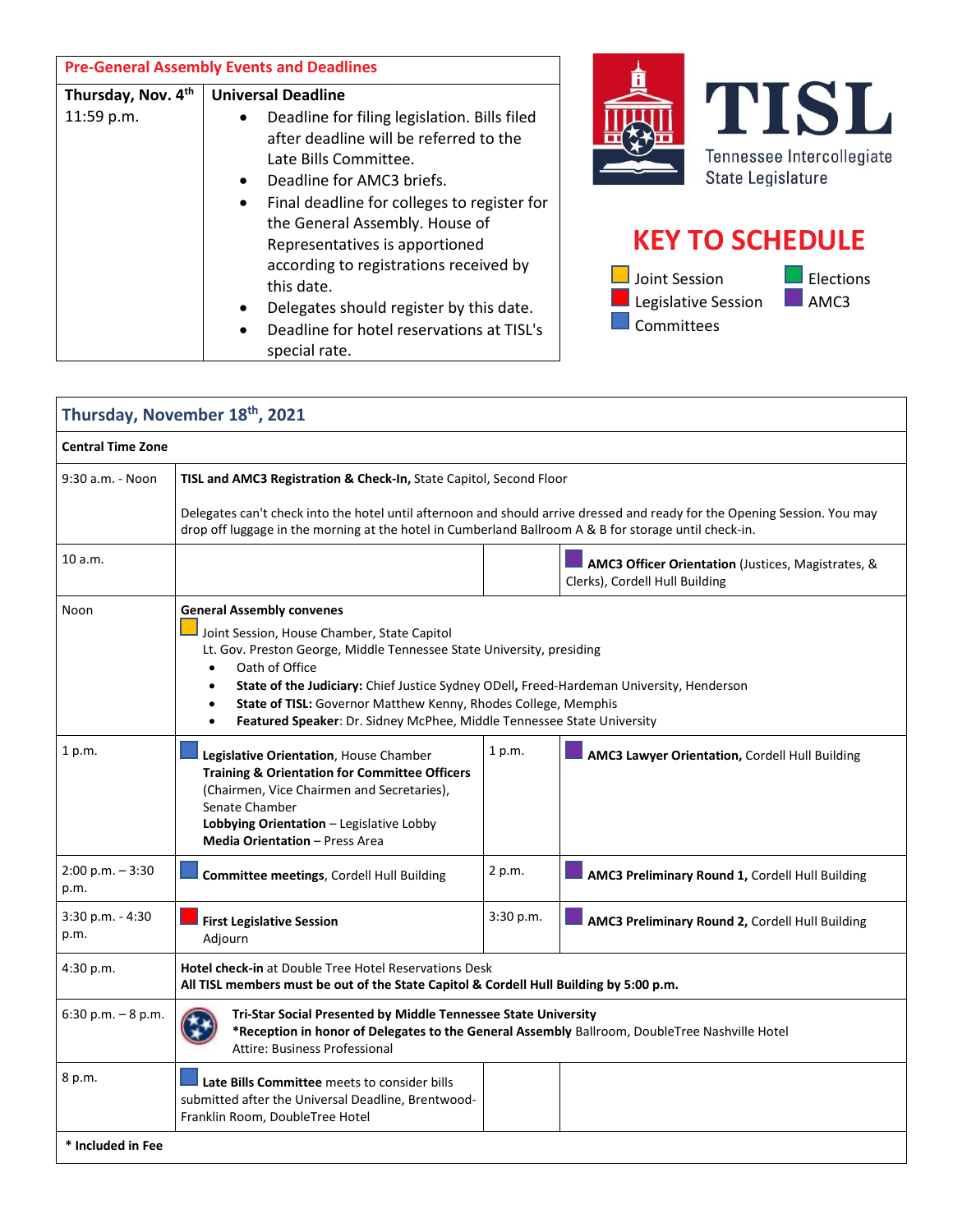| Friday, November 19th, 2021      |                                                                                                                                                                                                                |            |                                                                                                         |
|----------------------------------|----------------------------------------------------------------------------------------------------------------------------------------------------------------------------------------------------------------|------------|---------------------------------------------------------------------------------------------------------|
| 9:00 a.m.                        | Applications for Attorney General Due to the Supreme Court<br>Deadline to file bills for consideration by the Late Bills Committee                                                                             |            |                                                                                                         |
| $9:00$ a.m. - $10:00$<br>a.m.    | Advisors' Coffee, The Davidson Room, DoubleTree Hotel<br>Presented by Lipscomb University's College of Leadership & Public Service                                                                             |            |                                                                                                         |
| 9:00 a.m.                        | <b>Second Legislative Session</b>                                                                                                                                                                              | 9 a.m.     | AMC3 Preliminary Round 3 Cordell Hull Building                                                          |
| 10:30 a.m.                       | <b>Committee meetings</b>                                                                                                                                                                                      | 10:30 a.m. | AMC3 Preliminary Round 4 Cordell Hull Building                                                          |
| Noon<br>12:15 p.m.               | <b>Delegation Lunch</b><br>Belmont College of Law Luncheon (For AMC3 Lawyers Only)                                                                                                                             |            |                                                                                                         |
| 1:30 p.m.                        | <b>President's Address:</b> Dr. Candice McQueen, Lipscomb University<br>Featured Speaker: Tennessee Lieutenant Governor and Speaker of the Senate Randy McNally                                                |            |                                                                                                         |
| 2:30 p.m.                        | <b>Third Legislative Session</b>                                                                                                                                                                               | 2:30 p.m.  | AMC3 Preliminary Round 5, Cordell Hull Building                                                         |
| 4:00 p.m.                        | Third Legislative Session Continues                                                                                                                                                                            | 4:00 p.m.  | AMC3 Preliminary Round 6, Cordell Hull Building                                                         |
| 6:00 p.m.                        | *Pizza Supper Presented by Tennessee Secretary of State Tre Hargett, Cordell Hull Building                                                                                                                     |            |                                                                                                         |
| 7:00 p.m.                        | <b>Fourth Legislative Session</b><br>List of designated voters due to Election<br><b>Commission from Delegation Chair</b><br>All TISL members must be out of the Cordell Hull<br>Building by 8:00 p.m.         | 7 p.m.     | Supreme Court interviews candidates for Attorney<br>General Brentwood-Franklin Room at DoubleTree Hotel |
| 8:00 p.m. - 8:15<br>p.m.         | Senate receives nominations for Speaker and Speaker Pro Tem<br>House of Representatives receives nominations for Speaker and Speaker Pro Tem                                                                   |            |                                                                                                         |
| 8:30 p.m. -<br>9:00 p.m.         | Joint Session receives nominations for Governor, Secretary of State and State Treasurer<br>Adjourn<br>Candidates for the Tennessee Student Assistance Corporation will be recognized<br>$\bullet$              |            |                                                                                                         |
| Immediately After<br>Adjournment | Candidates Meeting, Senate Chamber<br>Conducted by Election Commission. Nominated candidates for all offices must attend; open to everyone.<br>All TISL members must be out of the State Capitol by 10:00 p.m. |            |                                                                                                         |
| * Included in Fee                |                                                                                                                                                                                                                |            |                                                                                                         |

| Saturday, November 20th, 2021 |                                                                                                                                                                                                                                                                          |        |                                                                     |  |
|-------------------------------|--------------------------------------------------------------------------------------------------------------------------------------------------------------------------------------------------------------------------------------------------------------------------|--------|---------------------------------------------------------------------|--|
| $8:00$ a.m. $-9:00$<br>a.m.   | Candidates' Breakfast, The Davidson Room, DoubleTree Hotel                                                                                                                                                                                                               |        |                                                                     |  |
| 9:00 a.m.                     | <b>Fifth Legislative Session Nominated</b><br>candidates for Speaker and Speaker Pro Tem will<br>preside briefly in their respective houses.                                                                                                                             | 9 a.m. | <b>AMC3 Semifinal Round 1 Old Supreme</b><br>Court Chamber, Capitol |  |
| $10:45$ a.m.                  | Joint Session Nominated candidates for Governor, Secretary of State, and State Treasurer speak after<br>being introduced by a supporter.<br>Gubernatorial candidates will have a question-and-answer session after all gubernatorial candidates have been<br>introduced. |        |                                                                     |  |
| 12:15 p.m.                    | *Delegation Lunch Presented by Lipscomb University's College of Leadership & Public Service                                                                                                                                                                              |        |                                                                     |  |